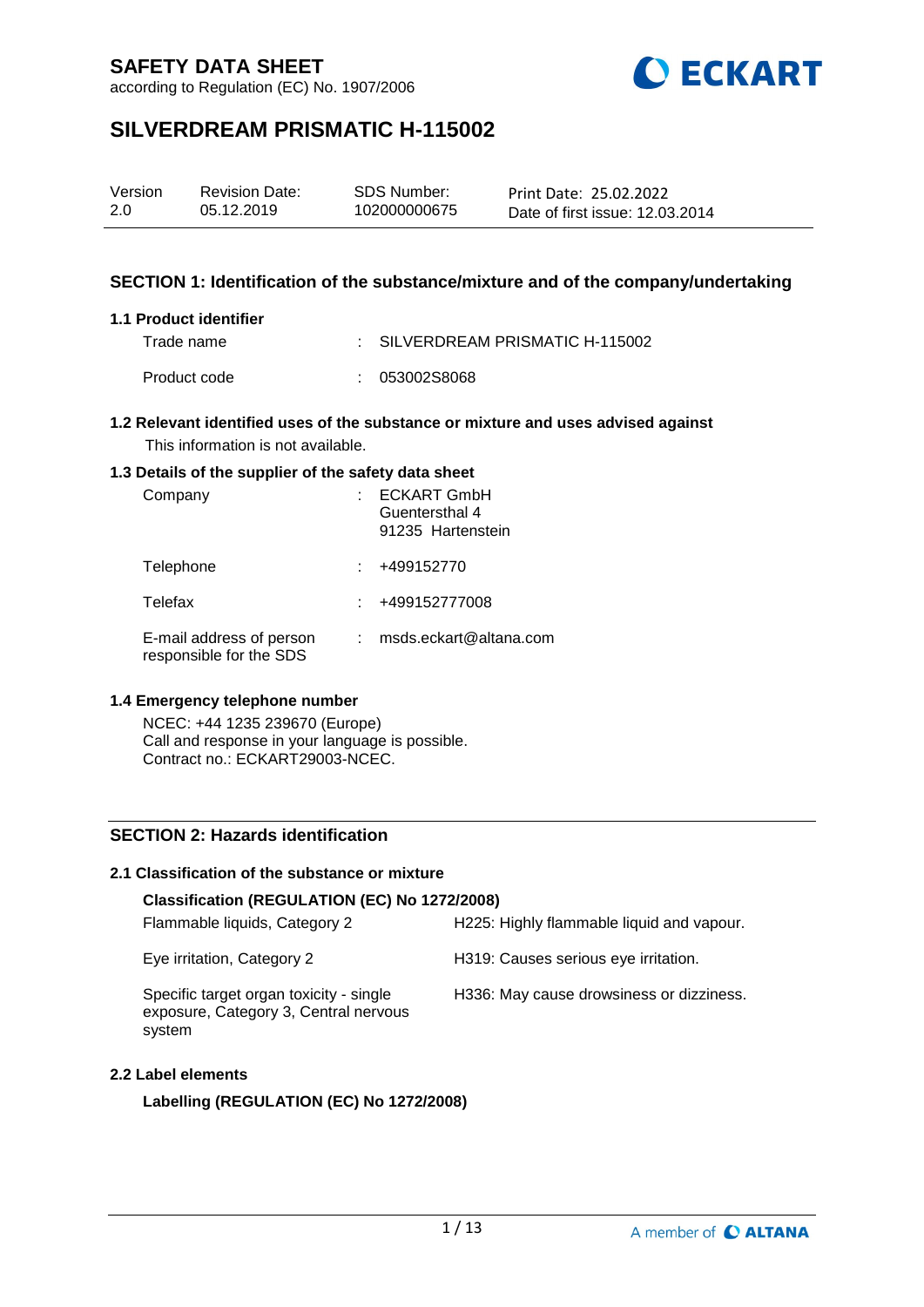according to Regulation (EC) No. 1907/2006



# **SILVERDREAM PRISMATIC H-115002**

| 2.0 | Version           | <b>Revision Date:</b><br>05.12.2019 | SDS Number:<br>102000000675            | Print Date: 25.02.2022<br>Date of first issue: 12.03.2014                                                   |
|-----|-------------------|-------------------------------------|----------------------------------------|-------------------------------------------------------------------------------------------------------------|
|     |                   | Hazard pictograms                   |                                        |                                                                                                             |
|     |                   | Signal word                         | Danger                                 |                                                                                                             |
|     |                   | <b>Hazard statements</b>            | H <sub>225</sub><br>H319<br>H336       | Highly flammable liquid and vapour.<br>Causes serious eye irritation.<br>May cause drowsiness or dizziness. |
|     | <b>Statements</b> | Supplemental Hazard                 | <b>EUH066</b>                          | Repeated exposure may cause skin<br>dryness or cracking.                                                    |
|     |                   | Precautionary statements            | <b>Prevention:</b><br>P <sub>210</sub> | Keep away from heat, hot surfaces, sparks,<br>open flames and other ignition sources. No<br>smoking.        |
|     |                   |                                     | P <sub>233</sub>                       | Keep container tightly closed.                                                                              |
|     |                   |                                     | P <sub>261</sub>                       | Avoid breathing dust/ fume/ gas/ mist/<br>vapours/ spray.                                                   |
|     |                   |                                     | P280                                   | Wear protective gloves/ protective clothing/<br>eye protection/ face protection.                            |
|     |                   |                                     | <b>Response:</b>                       |                                                                                                             |
|     |                   |                                     | P303 + P361 + P353                     | IF ON SKIN (or hair): Take off<br>immediately all contaminated clothing.<br>Rinse skin with water.          |
|     |                   |                                     | P370 + P378                            | In case of fire: Use dry sand, dry chemical<br>or alcohol-resistant foam to extinguish.                     |

Hazardous components which must be listed on the label: n-butyl acetate acetone

### **2.3 Other hazards**

This substance/mixture contains no components considered to be either persistent, bioaccumulative and toxic (PBT), or very persistent and very bioaccumulative (vPvB) at levels of 0.1% or higher.

### **SECTION 3: Composition/information on ingredients**

### **3.2 Mixtures**

### **Hazardous components**

| Chemical name   | CAS-No.<br>EC-No.<br>Index-No.<br>Registration number | l Classification<br><b>REGULATION (EC)</b><br>No 1272/2008 | Concentration<br>(% w/w) |
|-----------------|-------------------------------------------------------|------------------------------------------------------------|--------------------------|
| n-butyl acetate | 123-86-4<br>204-658-1                                 | Flam. Liq. 3; H226<br>STOT SE 3; H336                      | $>= 50 - 5 = 100$        |
| acetone         | 67-64-1                                               | Flam. Liq. 2; H225                                         | $>= 20 - 25$             |
|                 |                                                       |                                                            |                          |
|                 | 200-662-2                                             | Eye Irrit. 2; H319                                         |                          |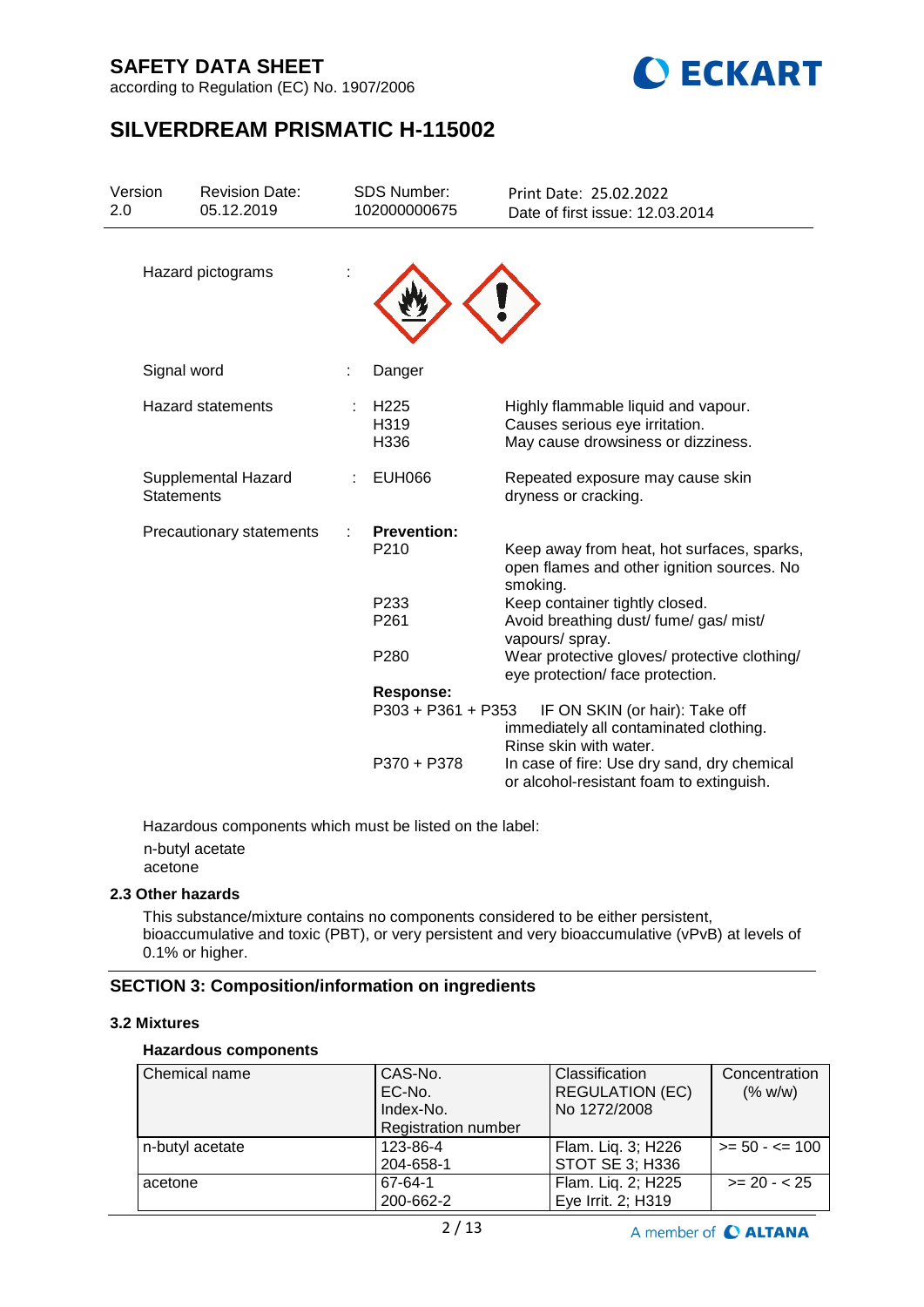according to Regulation (EC) No. 1907/2006



# **SILVERDREAM PRISMATIC H-115002**

| Version<br>2.0 | <b>Revision Date:</b><br>05.12.2019 | SDS Number:<br>102000000675                      | Print Date: 25.02.2022<br>Date of first issue: 12.03.2014 |  |
|----------------|-------------------------------------|--------------------------------------------------|-----------------------------------------------------------|--|
|                |                                     | 01-2119471330-49                                 | <b>STOT SE 3; H336</b>                                    |  |
|                |                                     | For explanation of abbreviations see section 16. |                                                           |  |

### **SECTION 4: First aid measures**

| 4.1 Description of first aid measures |                                                                                                                                                                                 |
|---------------------------------------|---------------------------------------------------------------------------------------------------------------------------------------------------------------------------------|
| General advice                        | Move out of dangerous area.<br>Show this safety data sheet to the doctor in attendance.                                                                                         |
| If inhaled                            | : Consult a physician after significant exposure.<br>If unconscious, place in recovery position and seek medical<br>advice.                                                     |
| In case of skin contact               | : If on skin, rinse well with water.<br>If on clothes, remove clothes.                                                                                                          |
| In case of eye contact                | : Immediately flush eye(s) with plenty of water.<br>Remove contact lenses.<br>Keep eye wide open while rinsing.<br>If eye irritation persists, consult a specialist.            |
| If swallowed                          | : Keep respiratory tract clear.<br>Do not give milk or alcoholic beverages.<br>Never give anything by mouth to an unconscious person.<br>If symptoms persist, call a physician. |
|                                       | 4.2 Most important symptoms and effects, both acute and delayed                                                                                                                 |
| <b>Risks</b>                          | Causes serious eye irritation.<br>May cause drowsiness or dizziness.                                                                                                            |

Repeated exposure may cause skin dryness or cracking.

### **4.3 Indication of any immediate medical attention and special treatment needed**

This information is not available.

### **SECTION 5: Firefighting measures**

| 5.1 Extinguishing media           |                                                                |
|-----------------------------------|----------------------------------------------------------------|
| Suitable extinguishing media      | Alcohol-resistant foam<br>Carbon dioxide (CO2)<br>Dry chemical |
| Unsuitable extinguishing<br>media | : High volume water jet                                        |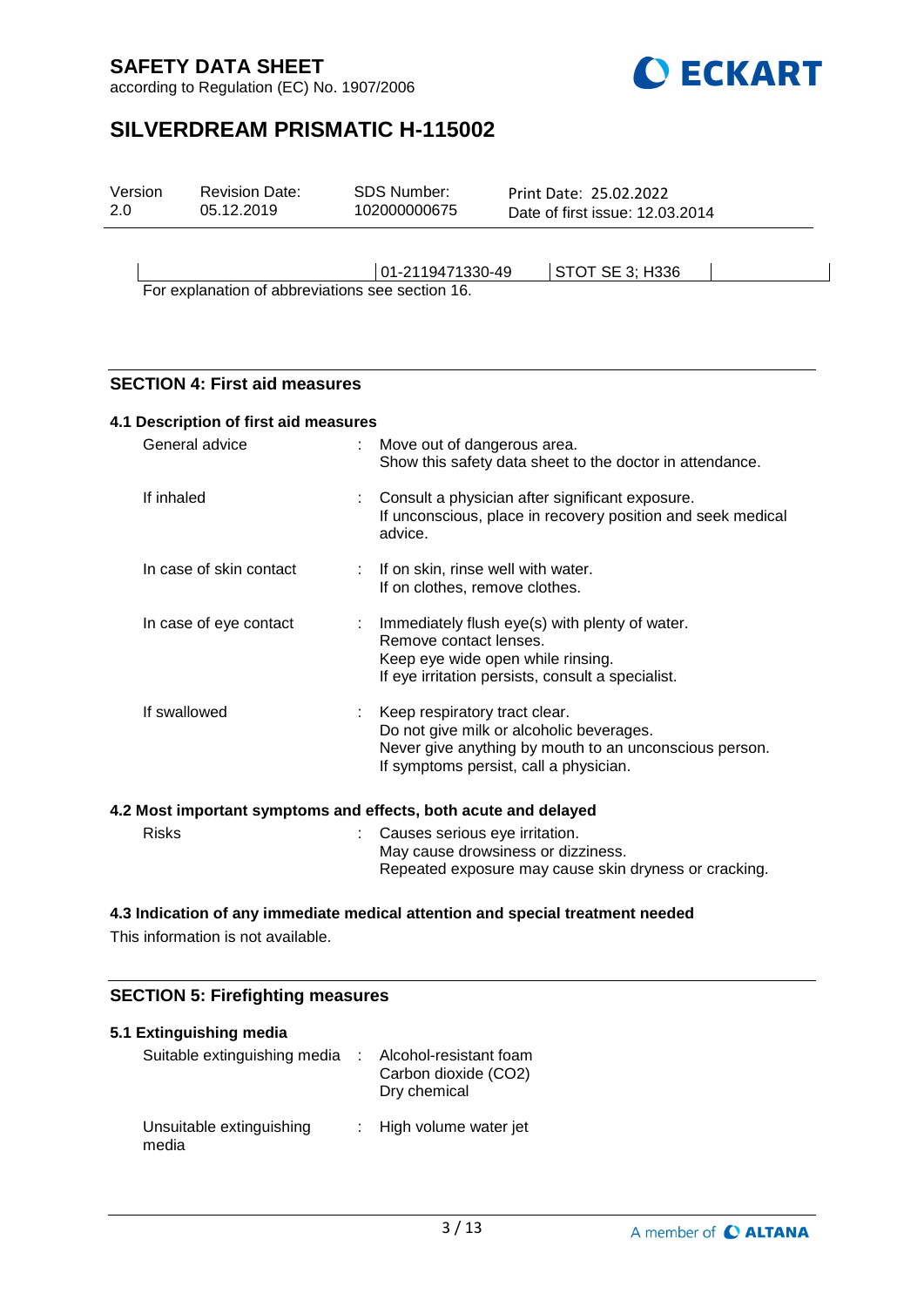according to Regulation (EC) No. 1907/2006



# **SILVERDREAM PRISMATIC H-115002**

| Version<br>2.0 | <b>Revision Date:</b><br>05.12.2019                       |    | <b>SDS Number:</b><br>102000000675                                        | Print Date: 25.02.2022<br>Date of first issue: 12.03.2014                                                                                                                                                                                                                                                 |
|----------------|-----------------------------------------------------------|----|---------------------------------------------------------------------------|-----------------------------------------------------------------------------------------------------------------------------------------------------------------------------------------------------------------------------------------------------------------------------------------------------------|
|                |                                                           |    |                                                                           |                                                                                                                                                                                                                                                                                                           |
|                | 5.2 Special hazards arising from the substance or mixture |    |                                                                           |                                                                                                                                                                                                                                                                                                           |
|                | Specific hazards during<br>firefighting                   | ÷. | courses.                                                                  | Do not allow run-off from fire fighting to enter drains or water                                                                                                                                                                                                                                          |
|                | 5.3 Advice for firefighters                               |    |                                                                           |                                                                                                                                                                                                                                                                                                           |
|                | Special protective equipment :<br>for firefighters        |    | necessary.                                                                | Wear self-contained breathing apparatus for firefighting if                                                                                                                                                                                                                                               |
|                | Further information                                       |    | must not be discharged into drains.<br>separately in closed containments. | Collect contaminated fire extinguishing water separately. This<br>Fire residues and contaminated fire extinguishing water must<br>be disposed of in accordance with local regulations.<br>For safety reasons in case of fire, cans should be stored<br>Use a water spray to cool fully closed containers. |

### **SECTION 6: Accidental release measures**

### **6.1 Personal precautions, protective equipment and emergency procedures**

| Personal precautions | : Use personal protective equipment.                 |
|----------------------|------------------------------------------------------|
|                      | Ensure adequate ventilation.                         |
|                      | Remove all sources of ignition.                      |
|                      | Evacuate personnel to safe areas.                    |
|                      | Beware of vapours accumulating to form explosive     |
|                      | concentrations. Vapours can accumulate in low areas. |

### **6.2 Environmental precautions**

| Environmental precautions | : Prevent product from entering drains.                       |
|---------------------------|---------------------------------------------------------------|
|                           | Prevent further leakage or spillage if safe to do so.         |
|                           | If the product contaminates rivers and lakes or drains inform |
|                           | respective authorities.                                       |

#### **6.3 Methods and material for containment and cleaning up**

| Methods for cleaning up | : Contain spillage, and then collect with non-combustible     |
|-------------------------|---------------------------------------------------------------|
|                         | absorbent material, (e.g. sand, earth, diatomaceous earth,    |
|                         | vermiculite) and place in container for disposal according to |
|                         | local / national regulations (see section 13).                |

### **6.4 Reference to other sections**

#### **SECTION 7: Handling and storage**

Advice on safe handling : Avoid formation of aerosol. Do not breathe vapours/dust.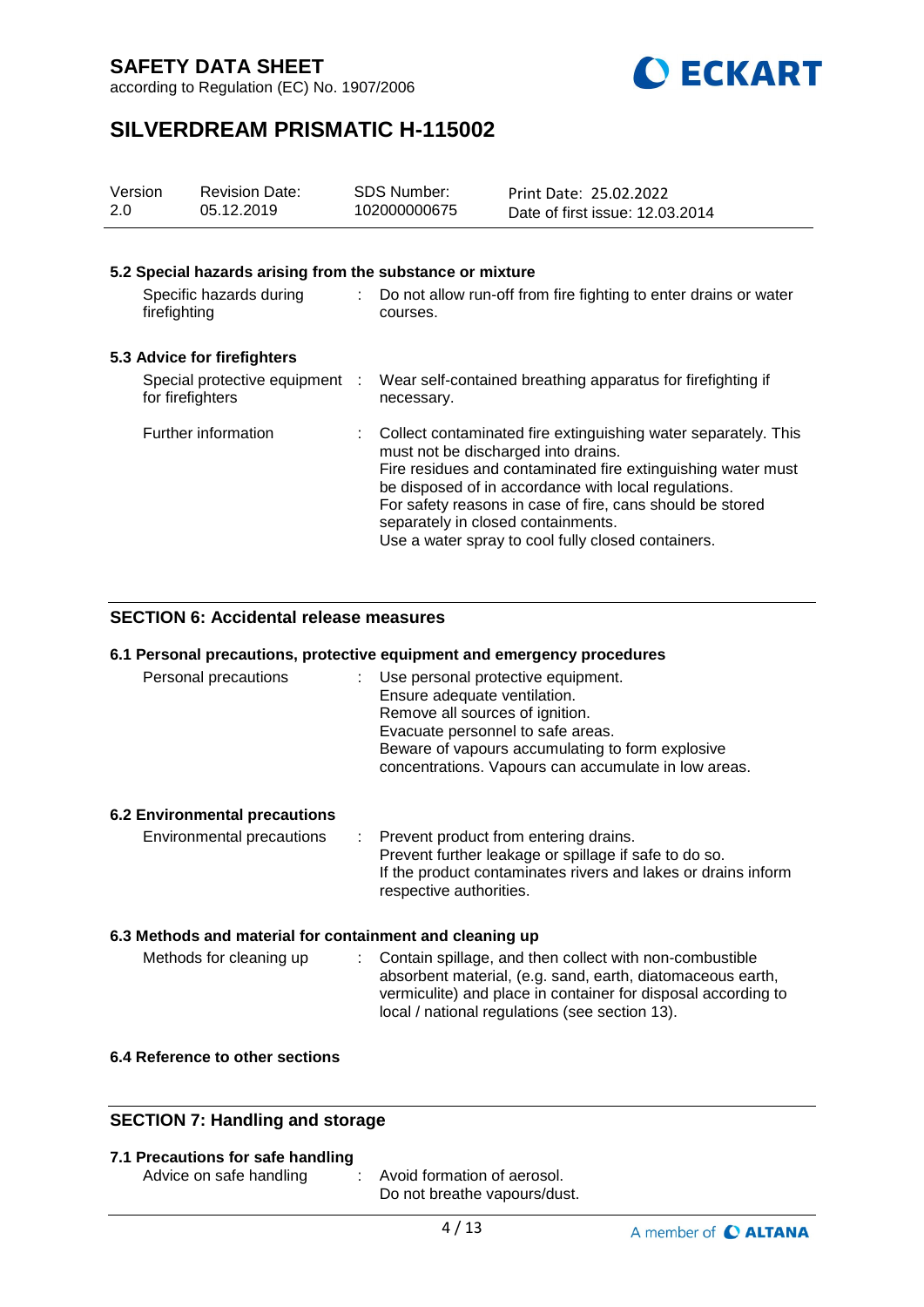according to Regulation (EC) No. 1907/2006



# **SILVERDREAM PRISMATIC H-115002**

| Version<br>2.0   |  | <b>Revision Date:</b><br>05.12.2019                                                                                  | <b>SDS Number:</b><br>102000000675                                     | Print Date: 25.02.2022<br>Date of first issue: 12.03.2014                                                                                                                                                                                                                                                                                                                                                          |
|------------------|--|----------------------------------------------------------------------------------------------------------------------|------------------------------------------------------------------------|--------------------------------------------------------------------------------------------------------------------------------------------------------------------------------------------------------------------------------------------------------------------------------------------------------------------------------------------------------------------------------------------------------------------|
|                  |  |                                                                                                                      | Avoid contact with skin and eyes.<br>application area.<br>regulations. | Avoid exposure - obtain special instructions before use.<br>For personal protection see section 8.<br>Smoking, eating and drinking should be prohibited in the<br>Take precautionary measures against static discharges.<br>Provide sufficient air exchange and/or exhaust in work rooms.<br>Open drum carefully as content may be under pressure.<br>Dispose of rinse water in accordance with local and national |
|                  |  | Advice on protection against<br>fire and explosion                                                                   | surfaces and sources of ignition.                                      | Do not spray on a naked flame or any incandescent material.<br>Take necessary action to avoid static electricity discharge<br>(which might cause ignition of organic vapours). Use only<br>explosion-proof equipment. Keep away from open flames, hot                                                                                                                                                              |
| Hygiene measures |  | When using do not eat or drink. When using do not smoke.<br>Wash hands before breaks and at the end of workday.      |                                                                        |                                                                                                                                                                                                                                                                                                                                                                                                                    |
|                  |  | 7.2 Conditions for safe storage, including any incompatibilities<br>Requirements for storage<br>areas and containers | standards.                                                             | No smoking. Keep container tightly closed in a dry and well-<br>ventilated place. Containers which are opened must be<br>carefully resealed and kept upright to prevent leakage.<br>Observe label precautions. Electrical installations / working<br>materials must comply with the technological safety                                                                                                           |
|                  |  | Further information on<br>storage stability                                                                          |                                                                        | No decomposition if stored and applied as directed.                                                                                                                                                                                                                                                                                                                                                                |

### **7.3 Specific end use(s)**

This information is not available.

### **SECTION 8: Exposure controls/personal protection**

### **8.1 Control parameters**

### **Occupational Exposure Limits**

| Components                        | CAS-No.  | Value type (Form<br>of exposure) | Control parameters              | <b>Basis</b> |
|-----------------------------------|----------|----------------------------------|---------------------------------|--------------|
| n-butyl acetate                   | 123-86-4 | <b>TWA</b>                       | GB EH40<br>150 ppm<br>724 mg/m3 |              |
|                                   |          | <b>STEL</b>                      | 200 ppm<br>966 mg/m3            | GB EH40      |
| acetone                           | 67-64-1  | <b>TWA</b>                       | 500 ppm<br>1,210 mg/m3          | 2000/39/EC   |
| Further information<br>Indicative |          |                                  |                                 |              |
|                                   |          | <b>TWA</b>                       | 500 ppm<br>1,210 mg/m3          | GB EH40      |
|                                   |          | <b>STEL</b>                      | 1,500 ppm<br>3,620 mg/m3        | GB EH40      |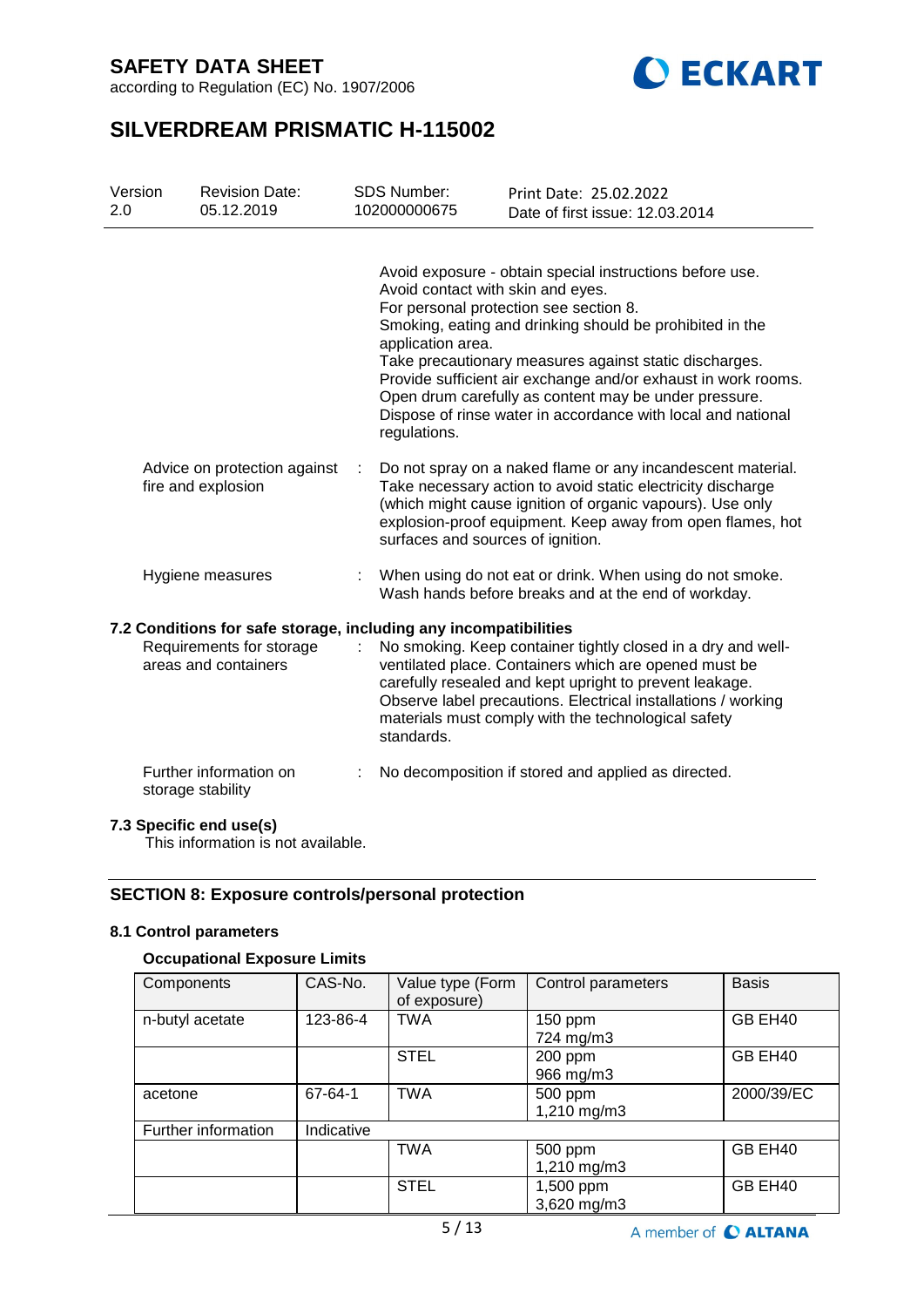according to Regulation (EC) No. 1907/2006



# **SILVERDREAM PRISMATIC H-115002**

| Version | <b>Revision Date:</b> | <b>SDS Number:</b> | Print Date: 25.02.2022          |
|---------|-----------------------|--------------------|---------------------------------|
| 2.0     | 05.12.2019            | 102000000675       | Date of first issue: 12.03.2014 |

#### **Derived No Effect Level (DNEL) according to Regulation (EC) No. 1907/2006:**

| Substance name  | <b>End Use</b> | Exposure routes | Potential health              | Value        |
|-----------------|----------------|-----------------|-------------------------------|--------------|
|                 |                |                 | effects                       |              |
| n-butyl acetate | Workers        | Inhalation      | Acute systemic<br>effects     | 960 mg/m3    |
|                 | Workers        | Inhalation      | Long-term systemic<br>effects | 480 mg/m3    |
|                 | Consumers      | Inhalation      | Acute systemic<br>effects     | 859.7 mg/m3  |
|                 | Consumers      | Inhalation      | Long-term systemic<br>effects | 102.34 mg/m3 |
|                 | Consumers      | Inhalation      | Long-term local<br>effects    | 102.34 mg/m3 |
|                 | Workers        | Inhalation      | Long-term local<br>effects    | 480 mg/m3    |
|                 | Workers        | Inhalation      | Acute local effects           | 960 mg/m3    |
|                 | Consumers      | Inhalation      | Acute local effects           | 859.7 mg/m3  |
| acetone         | Workers        | Skin contact    | Long-term systemic<br>effects | 186 mg/kg    |
|                 | Workers        | Inhalation      | Long-term systemic<br>effects | 1210 mg/m3   |
|                 | Consumers      | Ingestion       | Long-term systemic<br>effects | 62 mg/kg     |
|                 | Consumers      | Skin contact    | Long-term systemic<br>effects | 62 mg/kg     |
|                 | Consumers      | Inhalation      | Long-term systemic<br>effects | 200 mg/m3    |

**Predicted No Effect Concentration (PNEC) according to Regulation (EC) No. 1907/2006:**

| Substance name  | <b>Environmental Compartment</b> | Value        |
|-----------------|----------------------------------|--------------|
| n-butyl acetate | Soil                             | 0.0903 mg/kg |
|                 | Soil                             | 0.0903 mg/kg |
|                 | Fresh water                      | $0.18$ mg/l  |
|                 | Fresh water                      | $0.18$ mg/l  |
|                 | Fresh water sediment             | 0.981 mg/kg  |
|                 | Fresh water sediment             | 0.981 mg/kg  |
|                 | <b>STP</b>                       | 35.6 mg/l    |
|                 | <b>STP</b>                       | 35.6 mg/l    |
|                 | Marine water                     | $0.018$ mg/l |
|                 | Marine water                     | $0.018$ mg/l |
|                 | Marine sediment                  | 0.0981 mg/kg |
|                 | Marine sediment                  | 0.0981 mg/kg |
| acetone         | Soil                             | 29.5 mg/kg   |
|                 | Fresh water                      | 10.6 mg/l    |
|                 | Fresh water sediment             | $30.4$ mg/kg |
|                 | Marine water                     | 1.06 mg/l    |
|                 | Marine sediment                  | 3.04 mg/kg   |

### **8.2 Exposure controls**

#### **Personal protective equipment**

Eye protection : Wear face-shield and protective suit for abnormal processing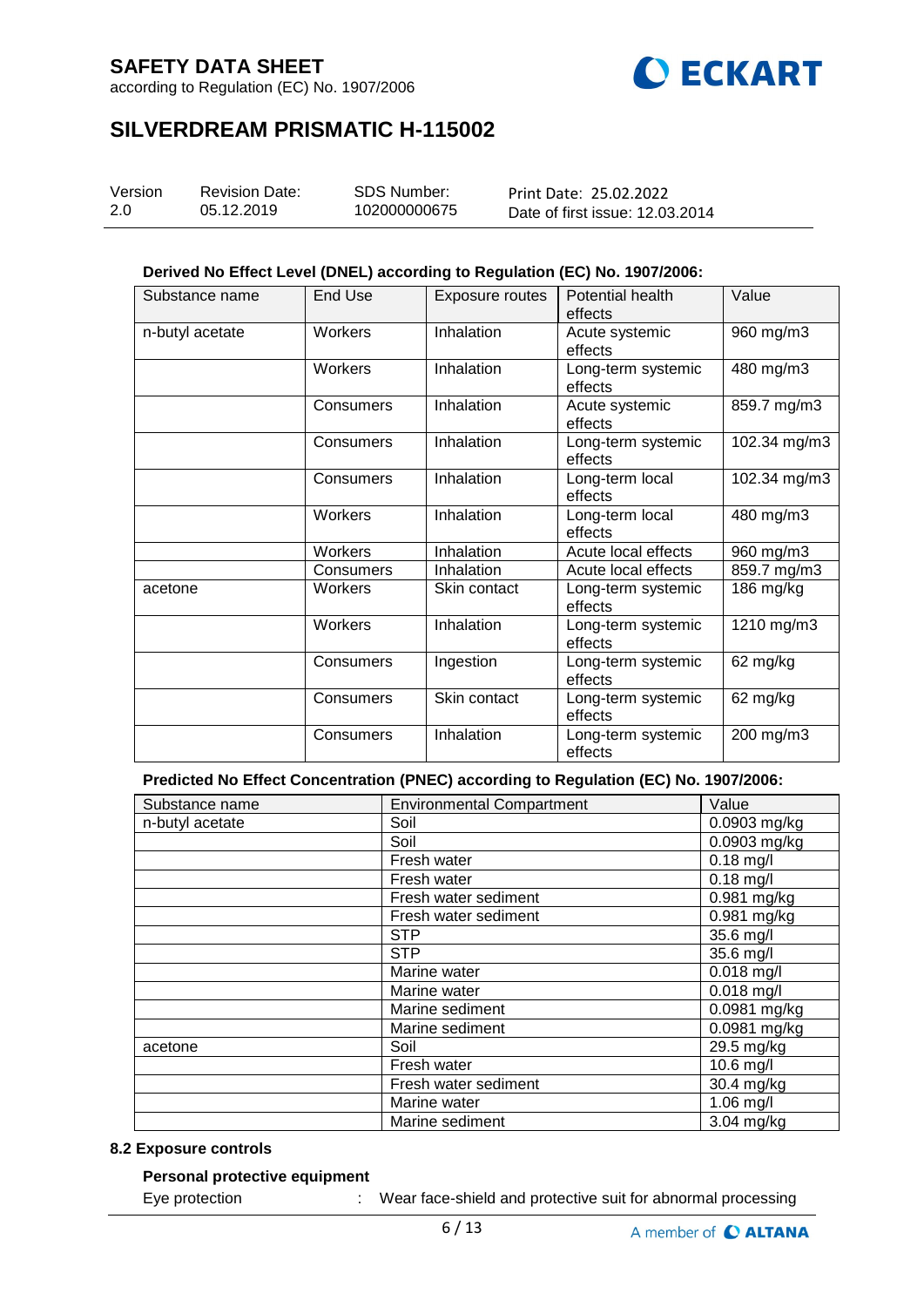according to Regulation (EC) No. 1907/2006



# **SILVERDREAM PRISMATIC H-115002**

| Version<br>2.0 | <b>Revision Date:</b><br>05.12.2019 |    | <b>SDS Number:</b><br>102000000675 | Print Date: 25.02.2022<br>Date of first issue: 12.03.2014                                                         |
|----------------|-------------------------------------|----|------------------------------------|-------------------------------------------------------------------------------------------------------------------|
|                |                                     |    | problems.                          |                                                                                                                   |
|                | Hand protection<br><b>Remarks</b>   | ÷. |                                    | The suitability for a specific workplace should be discussed<br>with the producers of the protective gloves.      |
|                | Skin and body protection            | ÷. |                                    | Choose body protection according to the amount and<br>concentration of the dangerous substance at the work place. |
|                | Respiratory protection              | ÷. | approved filter.                   | In the case of vapour formation use a respirator with an                                                          |

### **SECTION 9: Physical and chemical properties**

### **9.1 Information on basic physical and chemical properties**

| Appearance                                          | : liquid          |
|-----------------------------------------------------|-------------------|
| Colour                                              | silver            |
| Odour                                               | characteristic    |
| Odour Threshold                                     | No data available |
| рH                                                  | No data available |
| Freezing point                                      | No data available |
| Boiling point/boiling range                         | :124 °C           |
| Flash point                                         | $: -4 °C$         |
| <b>Evaporation rate</b>                             | No data available |
| Flammability (solid, gas)                           | No data available |
| Self-ignition                                       | No data available |
| Auto-ignition temperature                           | No data available |
| Smoldering temperature                              | No data available |
| Decomposition temperature                           | No data available |
| <b>Explosive properties</b>                         | No data available |
| Oxidizing properties                                | No data available |
| Upper explosion limit / Upper<br>flammability limit | No data available |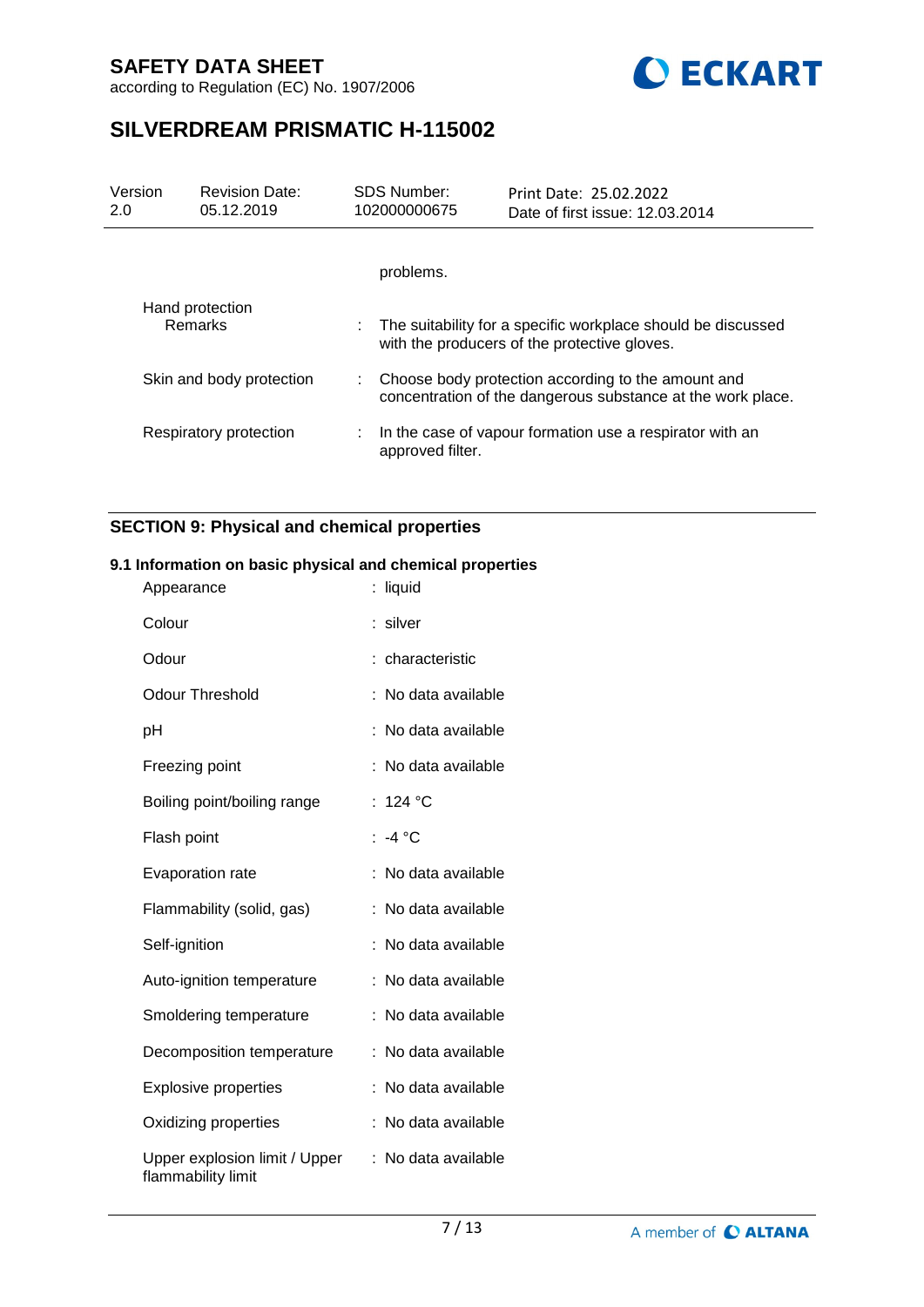according to Regulation (EC) No. 1907/2006



# **SILVERDREAM PRISMATIC H-115002**

| Version<br>2.0 |                     | <b>Revision Date:</b><br>05.12.2019                 | <b>SDS Number:</b><br>102000000675 | Print Date: 25.02.2022<br>Date of first issue: 12.03.2014 |
|----------------|---------------------|-----------------------------------------------------|------------------------------------|-----------------------------------------------------------|
|                |                     | Lower explosion limit / Lower<br>flammability limit | : No data available                |                                                           |
|                |                     | Vapour pressure                                     | : No data available                |                                                           |
|                |                     | Relative vapour density                             | : No data available                |                                                           |
|                |                     | Relative density                                    | : No data available                |                                                           |
|                | Density             |                                                     | $: 0.9$ g/cm3                      |                                                           |
|                | <b>Bulk density</b> |                                                     | : No data available                |                                                           |
|                |                     | Water solubility                                    | : No data available                |                                                           |
|                |                     | Solubility in other solvents                        | : No data available                |                                                           |
|                | octanol/water       | Partition coefficient: n-                           | : No data available                |                                                           |
|                |                     | Decomposition temperature                           | : No data available                |                                                           |
|                |                     | Viscosity, dynamic                                  | : No data available                |                                                           |
|                |                     | Viscosity, kinematic                                | : No data available                |                                                           |
|                | Flow time           |                                                     | : No data available                |                                                           |
|                |                     | 9.2 Other information                               |                                    |                                                           |
|                |                     | No data available                                   |                                    |                                                           |
|                |                     |                                                     |                                    |                                                           |
|                |                     | <b>SECTION 10: Stability and reactivity</b>         |                                    |                                                           |
|                | 10.1 Reactivity     |                                                     |                                    |                                                           |

No decomposition if stored and applied as directed.

### **10.2 Chemical stability**

No decomposition if stored and applied as directed.

#### **10.3 Possibility of hazardous reactions**

Hazardous reactions : No decomposition if stored and applied as directed.

Vapours may form explosive mixture with air.

#### **10.4 Conditions to avoid**

Conditions to avoid : Heat, flames and sparks.

#### **10.5 Incompatible materials**

#### **10.6 Hazardous decomposition products**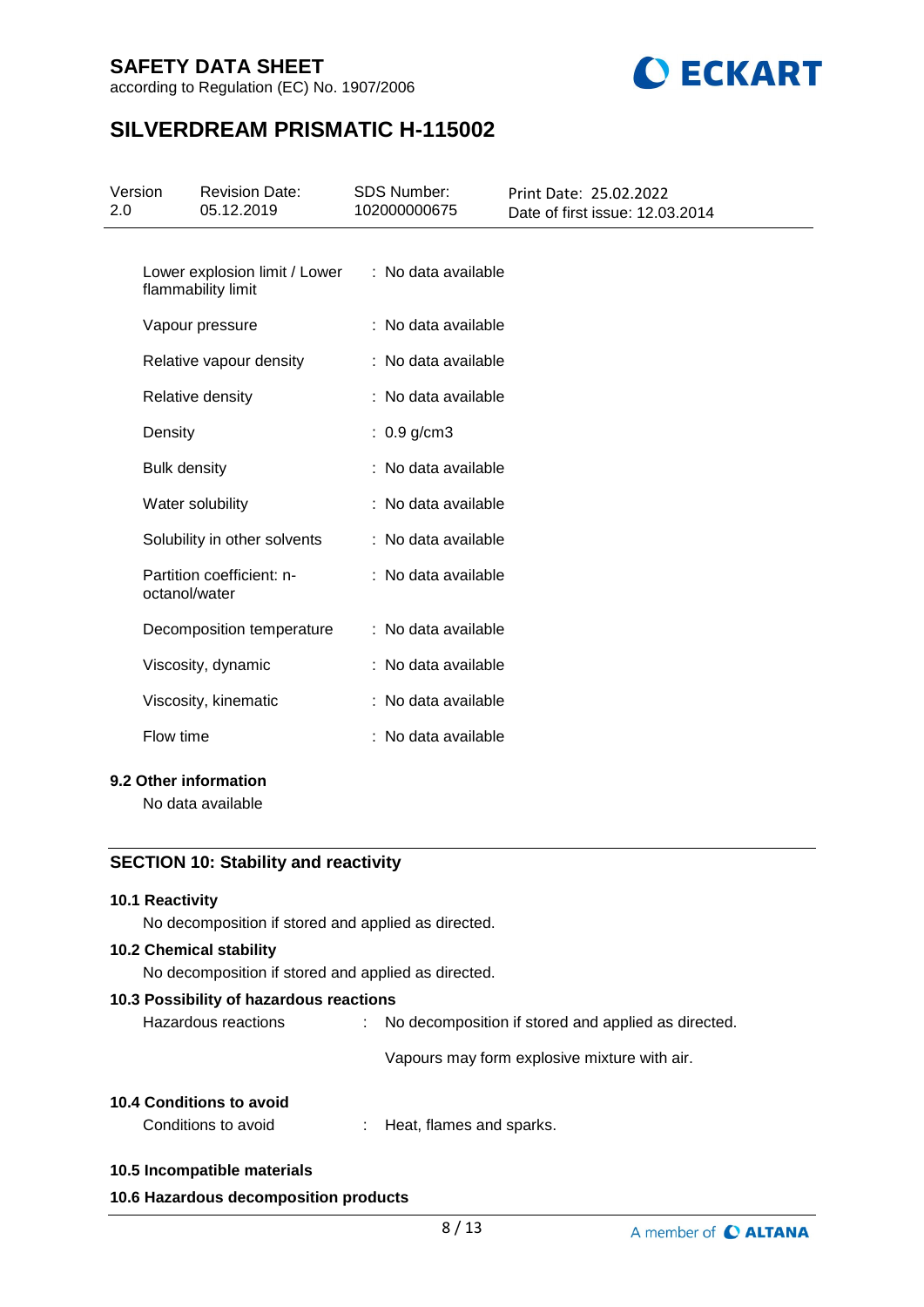according to Regulation (EC) No. 1907/2006



# **SILVERDREAM PRISMATIC H-115002**

| 2.0 | Version | <b>Revision Date:</b><br>05.12.2019 | <b>SDS Number:</b><br>102000000675       | Print Date: 25.02.2022<br>Date of first issue: 12.03.2014 |
|-----|---------|-------------------------------------|------------------------------------------|-----------------------------------------------------------|
|     | air     | Contact with water or humid         | $\pm$ This information is not available. |                                                           |
|     |         | Thermal decomposition               | : This information is not available.     |                                                           |
|     |         |                                     |                                          |                                                           |

### **SECTION 11: Toxicological information**

### **11.1 Information on toxicological effects**

### **Acute toxicity**

Not classified based on available information.

### **Skin corrosion/irritation**

Repeated exposure may cause skin dryness or cracking.

#### **Product:**

Remarks: May cause skin irritation in susceptible persons.

### **Serious eye damage/eye irritation**

Causes serious eye irritation.

# **Product:**

Remarks: Eye irritation

### **Respiratory or skin sensitisation**

**Skin sensitisation** Not classified based on available information.

#### **Respiratory sensitisation**

Not classified based on available information.

### **Germ cell mutagenicity**

Not classified based on available information.

### **Carcinogenicity** Not classified based on available information.

### **Reproductive toxicity**

Not classified based on available information.

### **STOT - single exposure**

May cause drowsiness or dizziness.

### **STOT - repeated exposure**

Not classified based on available information.

### **Aspiration toxicity**

Not classified based on available information.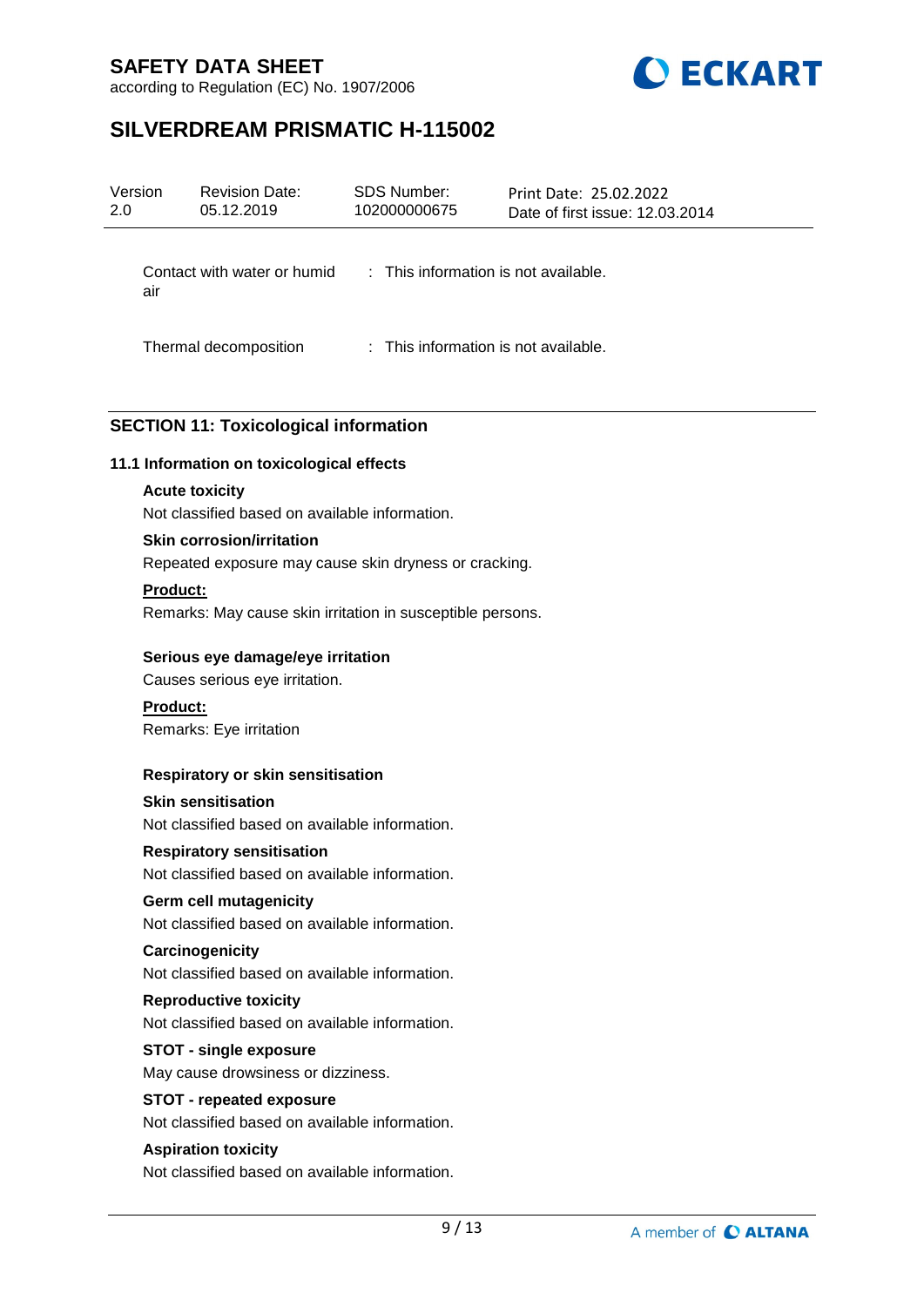according to Regulation (EC) No. 1907/2006



# **SILVERDREAM PRISMATIC H-115002**

| Version | <b>Revision Date:</b> | SDS Number:  | Print Date: 25.02.2022          |
|---------|-----------------------|--------------|---------------------------------|
| 2.0     | 05.12.2019            | 102000000675 | Date of first issue: 12.03.2014 |

### **Further information**

### **Product:**

Remarks: Symptoms of overexposure may be headache, dizziness, tiredness, nausea and vomiting. Concentrations substantially above the TLV value may cause narcotic effects.

Solvents may degrease the skin.

### **SECTION 12: Ecological information**

#### **12.1 Toxicity**

No data available

### **12.2 Persistence and degradability**

No data available

#### **12.3 Bioaccumulative potential**

No data available

#### **12.4 Mobility in soil**

No data available

### **12.5 Results of PBT and vPvB assessment**

#### **Product:**

Assessment : This substance/mixture contains no components considered to be either persistent, bioaccumulative and toxic (PBT), or very persistent and very bioaccumulative (vPvB) at levels of 0.1% or higher..

### **12.6 Other adverse effects**

### **Product:**

| Additional ecological | No data available |
|-----------------------|-------------------|
| information           |                   |

### **SECTION 13: Disposal considerations**

| European Waste Catalogue     | t. | 08 01 11 - waste paint and varnish containing organic solvents<br>or other dangerous substances                                                                                                                                 |
|------------------------------|----|---------------------------------------------------------------------------------------------------------------------------------------------------------------------------------------------------------------------------------|
| 13.1 Waste treatment methods |    |                                                                                                                                                                                                                                 |
| Product                      |    | Do not dispose of waste into sewer.<br>Do not contaminate ponds, waterways or ditches with<br>chemical or used container.<br>Send to a licensed waste management company.<br>In accordance with local and national regulations. |
| Contaminated packaging       |    | Empty remaining contents.                                                                                                                                                                                                       |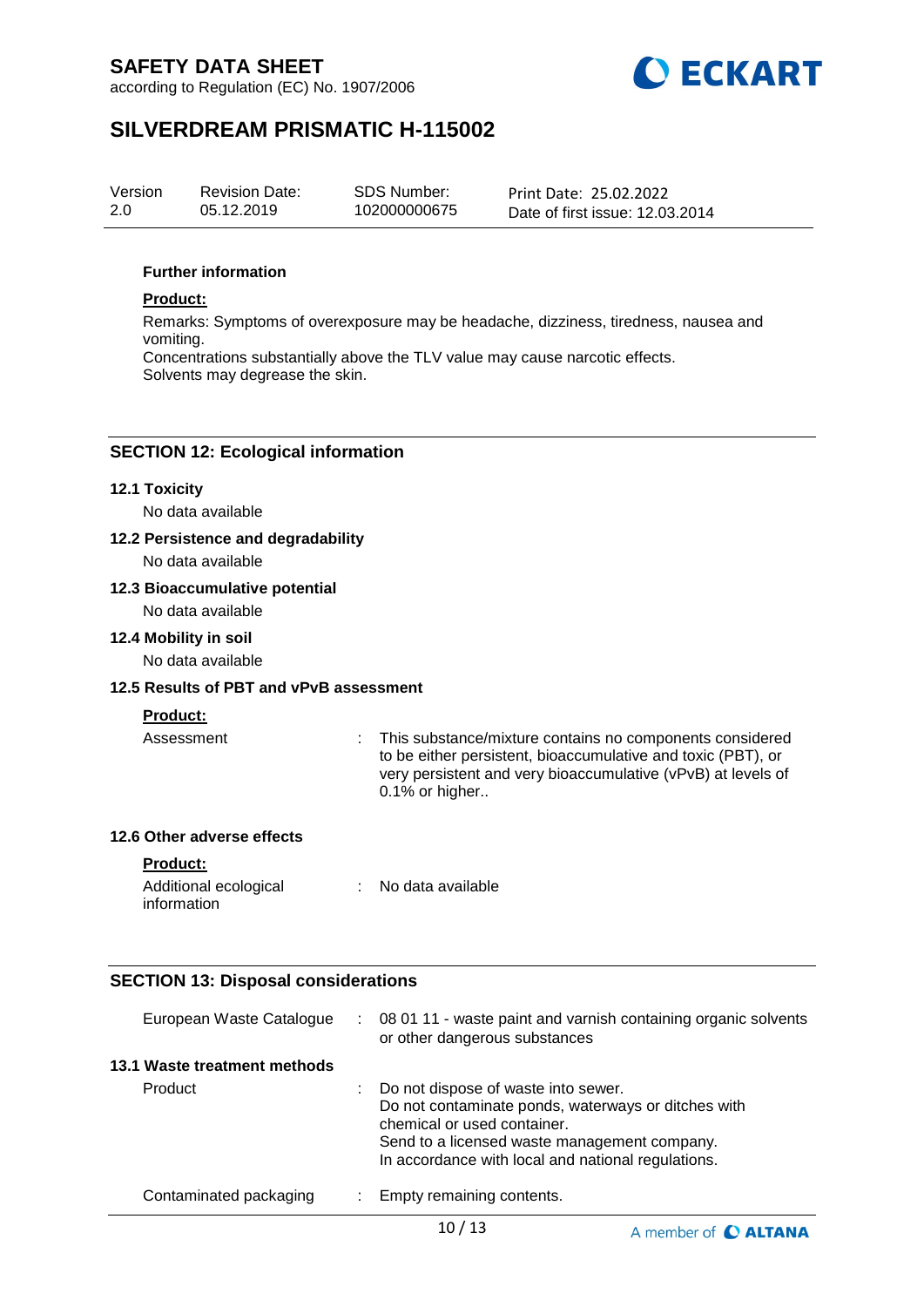



# **SILVERDREAM PRISMATIC H-115002**

| Version<br>2.0        | <b>Revision Date:</b><br>05.12.2019                                                                                | SDS Number:<br>102000000675                                                                                                                                                       | Print Date: 25.02.2022<br>Date of first issue: 12.03.2014 |  |
|-----------------------|--------------------------------------------------------------------------------------------------------------------|-----------------------------------------------------------------------------------------------------------------------------------------------------------------------------------|-----------------------------------------------------------|--|
|                       |                                                                                                                    | Dispose of as unused product.<br>Do not re-use empty containers.<br>Do not burn, or use a cutting torch on, the empty drum.<br>In accordance with local and national regulations. |                                                           |  |
|                       | <b>SECTION 14: Transport information</b>                                                                           |                                                                                                                                                                                   |                                                           |  |
| 14.1 UN number        |                                                                                                                    |                                                                                                                                                                                   |                                                           |  |
| <b>ADR</b>            |                                                                                                                    | <b>UN 1263</b>                                                                                                                                                                    |                                                           |  |
| <b>IMDG</b>           |                                                                                                                    | <b>UN 1263</b>                                                                                                                                                                    |                                                           |  |
| <b>IATA</b>           |                                                                                                                    | <b>UN 1263</b>                                                                                                                                                                    |                                                           |  |
|                       | 14.2 UN proper shipping name                                                                                       |                                                                                                                                                                                   |                                                           |  |
| <b>ADR</b>            |                                                                                                                    | <b>PAINT</b>                                                                                                                                                                      |                                                           |  |
| <b>IMDG</b>           |                                                                                                                    |                                                                                                                                                                                   | PAINT, CLASSIFIED ACCORDING TO 2.3.2.2 IMDG-CODE          |  |
| <b>IATA</b>           |                                                                                                                    |                                                                                                                                                                                   | Paint, classified according to 3.3.3.1 IATA-DGR           |  |
|                       | 14.3 Transport hazard class(es)                                                                                    |                                                                                                                                                                                   |                                                           |  |
| <b>ADR</b>            |                                                                                                                    | 3                                                                                                                                                                                 |                                                           |  |
| <b>IMDG</b>           |                                                                                                                    | 3                                                                                                                                                                                 |                                                           |  |
| <b>IATA</b>           |                                                                                                                    | 3                                                                                                                                                                                 |                                                           |  |
|                       | 14.4 Packing group                                                                                                 |                                                                                                                                                                                   |                                                           |  |
| <b>ADR</b>            | Packing group<br><b>Classification Code</b><br>Hazard Identification Number :<br>Labels<br>Tunnel restriction code | Ш<br>F <sub>1</sub><br>33<br>3<br>(D/E)                                                                                                                                           |                                                           |  |
| <b>IMDG</b><br>Labels | Packing group<br>EmS Code                                                                                          | Ш<br>3<br>: F-E, <u>S-E</u>                                                                                                                                                       |                                                           |  |
| aircraft)             | <b>IATA (Cargo)</b><br>Packing instruction (cargo                                                                  | 366                                                                                                                                                                               |                                                           |  |
| Labels                | Packing instruction (LQ)<br>Packing group                                                                          | Y344<br>Ш<br>Class 3 - Flammable liquids                                                                                                                                          |                                                           |  |
|                       | <b>IATA (Passenger)</b><br>Packing instruction<br>(passenger aircraft)                                             | 355                                                                                                                                                                               |                                                           |  |
|                       | Packing instruction (LQ)                                                                                           | Y344                                                                                                                                                                              |                                                           |  |

Packing group : III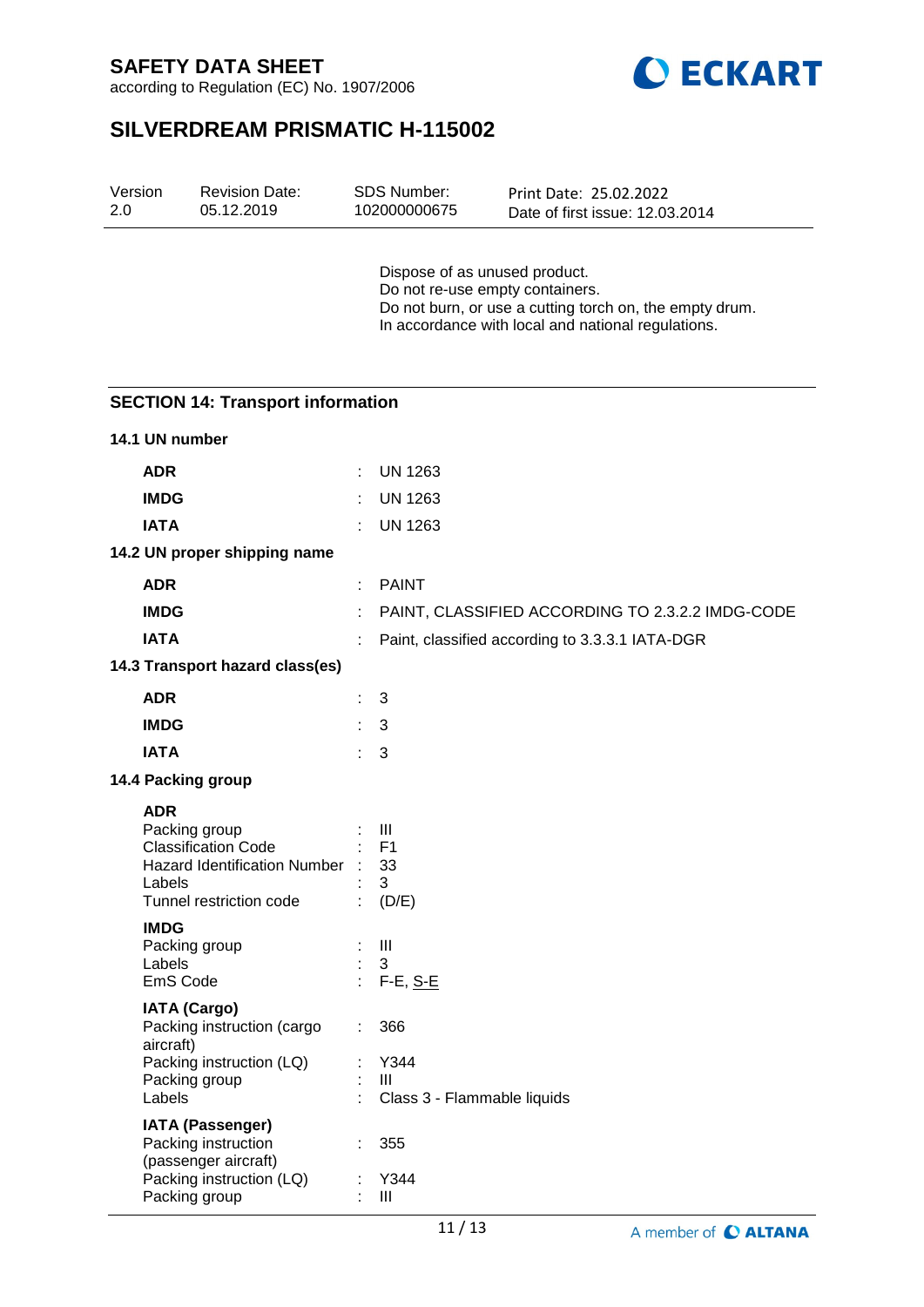according to Regulation (EC) No. 1907/2006



# **SILVERDREAM PRISMATIC H-115002**

| Version<br>2.0                                                                                                     |             | <b>Revision Date:</b><br>05.12.2019 |  | <b>SDS Number:</b><br>102000000675 | Print Date: 25.02.2022<br>Date of first issue: 12.03.2014 |  |
|--------------------------------------------------------------------------------------------------------------------|-------------|-------------------------------------|--|------------------------------------|-----------------------------------------------------------|--|
|                                                                                                                    | Labels      | 14.5 Environmental hazards          |  | : Class 3 - Flammable liquids      |                                                           |  |
|                                                                                                                    | <b>ADR</b>  | Environmentally hazardous : no      |  |                                    |                                                           |  |
|                                                                                                                    | <b>IMDG</b> | Marine pollutant                    |  | no                                 |                                                           |  |
| 14.6 Special precautions for user<br>Not applicable                                                                |             |                                     |  |                                    |                                                           |  |
| 14.7 Transport in bulk according to Annex II of Marpol and the IBC Code<br>Not applicable for product as supplied. |             |                                     |  |                                    |                                                           |  |

### **SECTION 15: Regulatory information**

#### **15.1 Safety, health and environmental regulations/legislation specific for the substance or mixture**

REACH - Candidate List of Substances of Very High [155] Not applicable Concern for Authorisation (Article 59).

### **15.2 Chemical safety assessment**

### **SECTION 16: Other information**

#### **Full text of H-Statements**

| H <sub>225</sub><br>H <sub>226</sub><br>H <sub>3</sub> 19<br>H336 |  | Highly flammable liquid and vapour.<br>Flammable liquid and vapour.<br>Causes serious eye irritation.<br>May cause drowsiness or dizziness. |  |  |  |
|-------------------------------------------------------------------|--|---------------------------------------------------------------------------------------------------------------------------------------------|--|--|--|
| <b>Full text of other abbreviations</b>                           |  |                                                                                                                                             |  |  |  |
| Eye Irrit.                                                        |  | Eye irritation                                                                                                                              |  |  |  |
| Flam. Liq.                                                        |  | Flammable liquids                                                                                                                           |  |  |  |
| STOT SE                                                           |  | Specific target organ toxicity - single exposure                                                                                            |  |  |  |
| 2000/39/EC                                                        |  | Europe. Commission Directive 2000/39/EC establishing a first                                                                                |  |  |  |
|                                                                   |  | list of indicative occupational exposure limit values                                                                                       |  |  |  |
| GB EH40                                                           |  | UK. EH40 WEL - Workplace Exposure Limits                                                                                                    |  |  |  |
| 2000/39/EC / TWA                                                  |  | Limit Value - eight hours                                                                                                                   |  |  |  |
| GB EH40 / TWA                                                     |  | Long-term exposure limit (8-hour TWA reference period)                                                                                      |  |  |  |
| GB EH40 / STEL                                                    |  | Short-term exposure limit (15-minute reference period)                                                                                      |  |  |  |

ADN - European Agreement concerning the International Carriage of Dangerous Goods by Inland Waterways; ADR - European Agreement concerning the International Carriage of Dangerous Goods by Road; AICS - Australian Inventory of Chemical Substances; ASTM - American Society for the Testing of Materials; bw - Body weight; CLP - Classification Labelling Packaging Regulation; Regulation (EC) No 1272/2008; CMR - Carcinogen, Mutagen or Reproductive